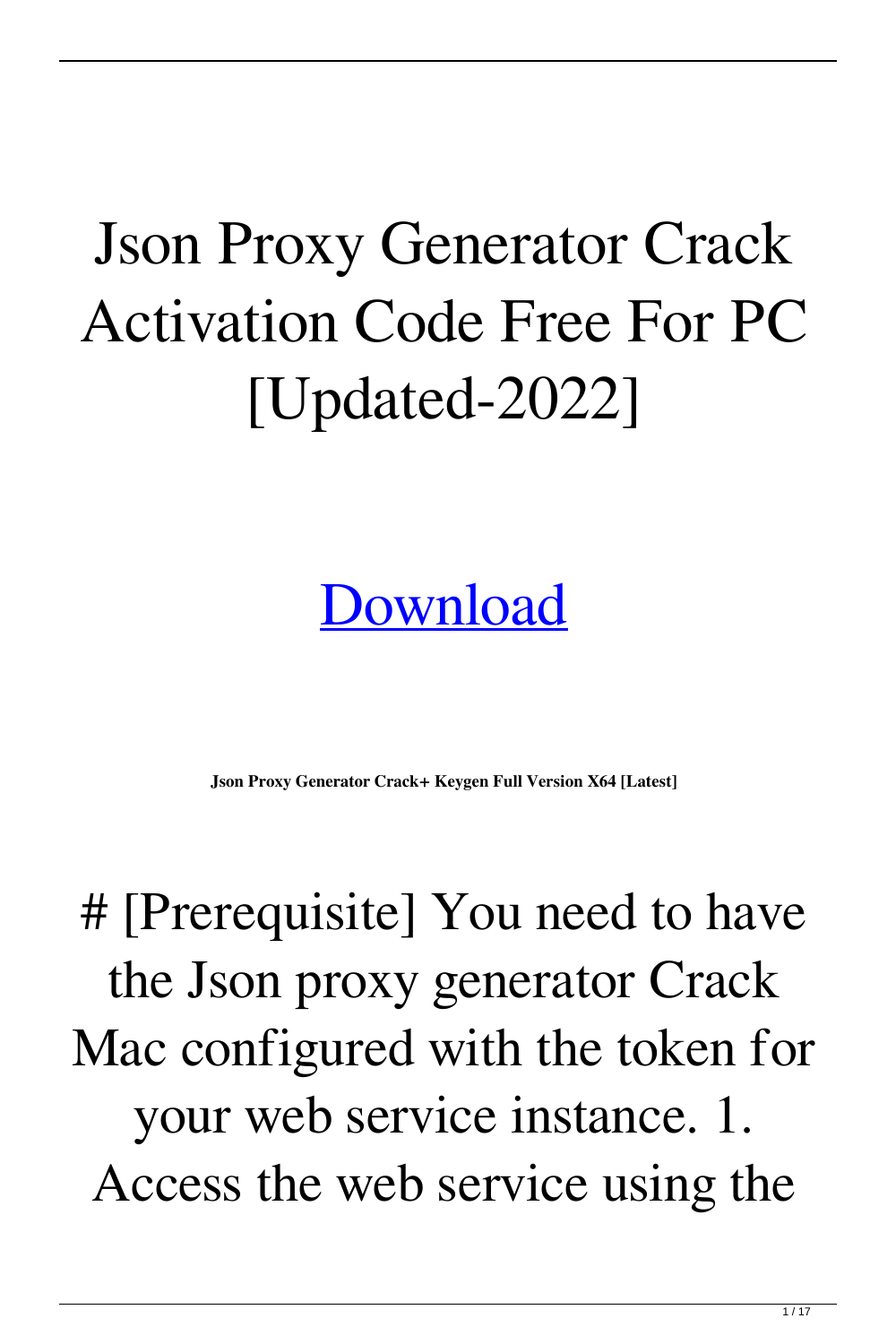## provided URL provided by the Json proxy generator Cracked Version. The ''

**Json Proxy Generator Crack+ For Windows**

Json proxy generator Crack For Windows is a completely free jscript proxy generator tool. It enables the web service consumer to provide the URL of the web service, the GET or POST parameters that will be passed to the web service. Json proxy generator Serial Key provides you with the web service, which you can then consume. Json proxy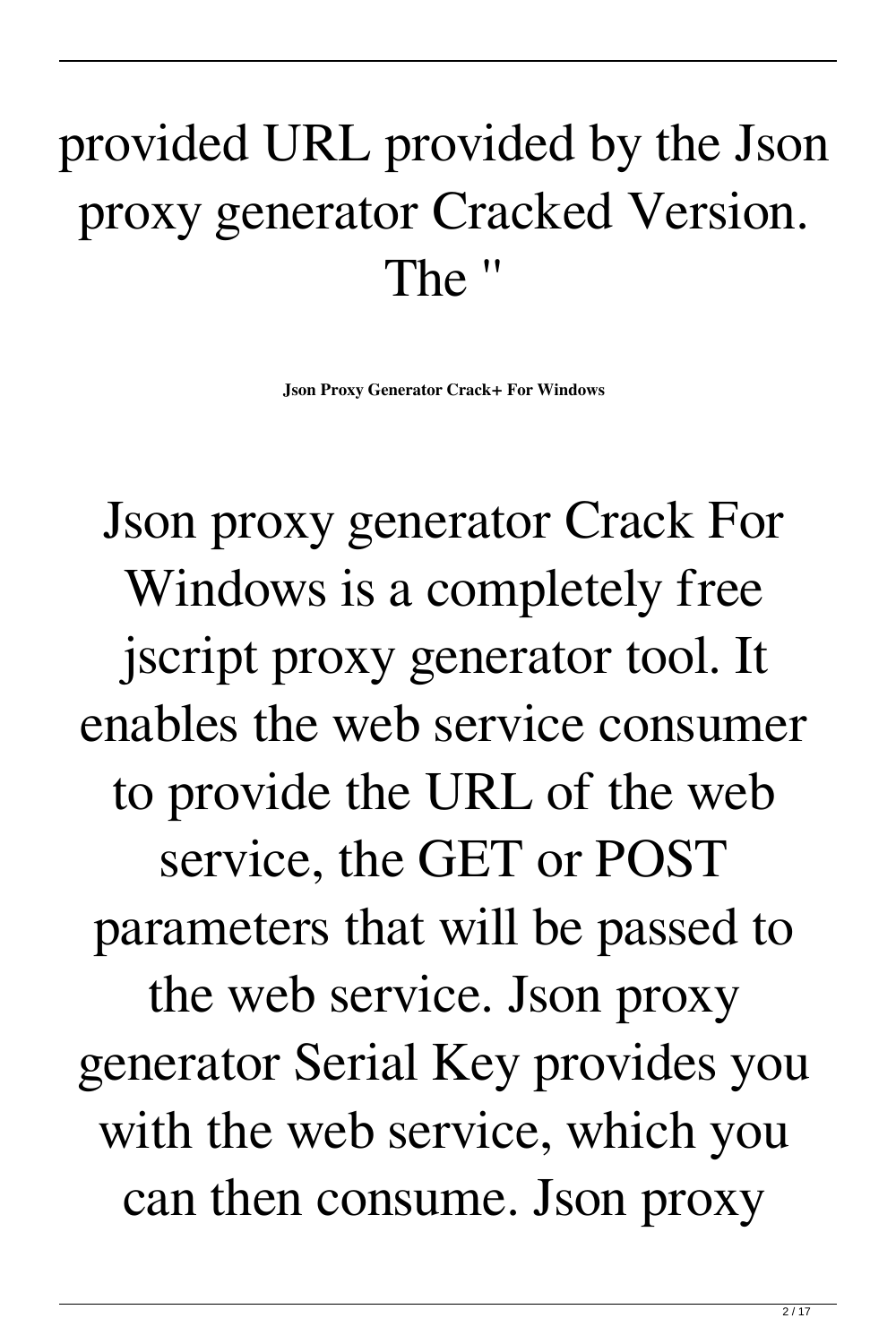generator is a fast tool because it enables you to generate a proxy that consumes a web service quickly and with just one click. Json proxy generator is 100% free. You can use it as often as you like and for any purpose. Json proxy generator is simple to use. Just visit the Json proxy generator page on the web, click on the Generate Proxy button and wait for the proxy to be ready. When you are done, copy the URL generated by Json proxy generator and use it to make calls to the web service. Proxy generated with Json proxy generator can be used in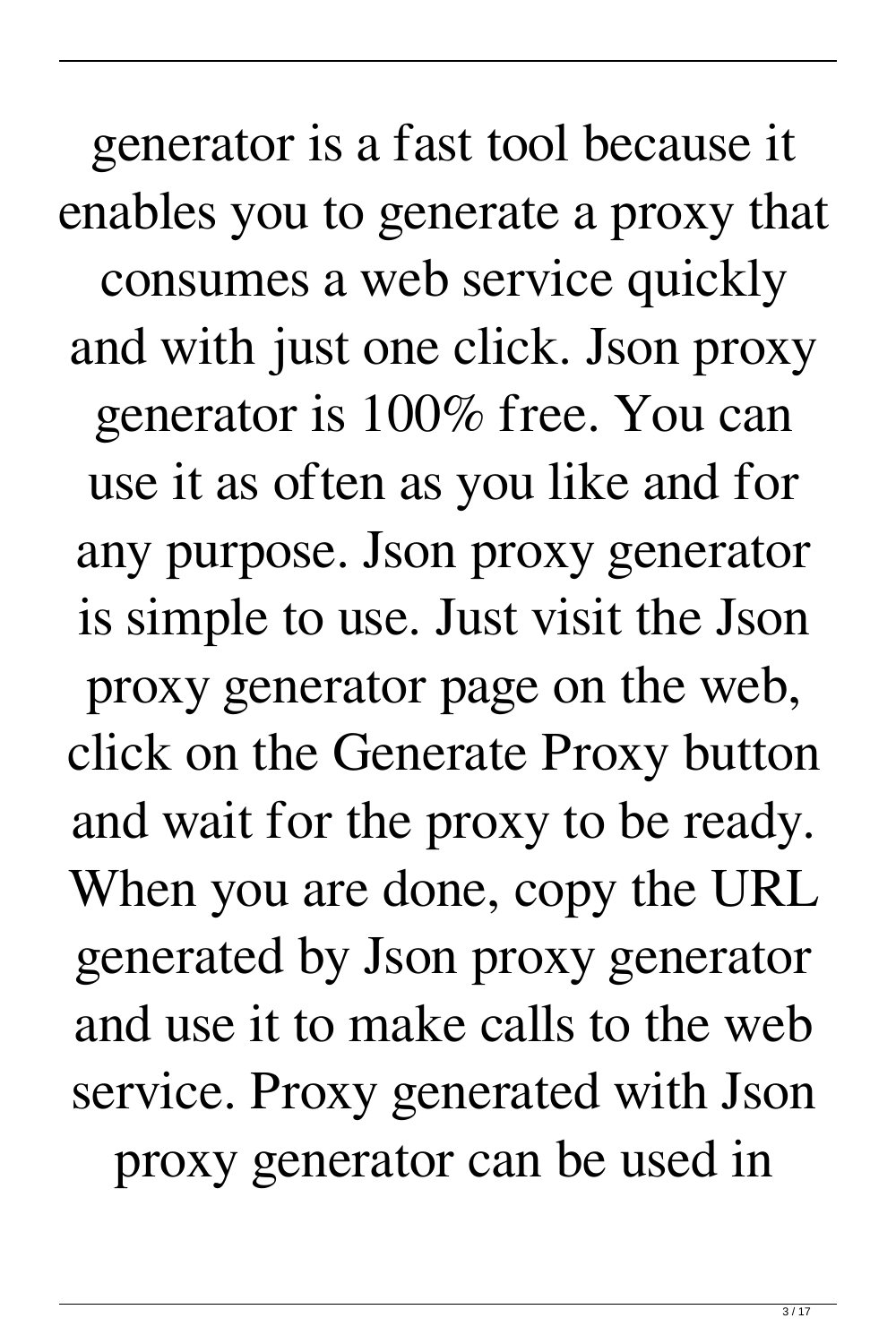all.NET applications. It can be used with any web services and is even compatible with RESTful web services. Json proxy generator can be used in all ASP.NET

applications. Json proxy generator is compatible with Json.NET. Json proxy generator lets you generate proxies for any web service. Json

proxy generator allows you to generate different kinds of proxies. Json proxy generator can generate proxies that implement any interface. Json proxy generator is really simple to use and its features are all described on the website.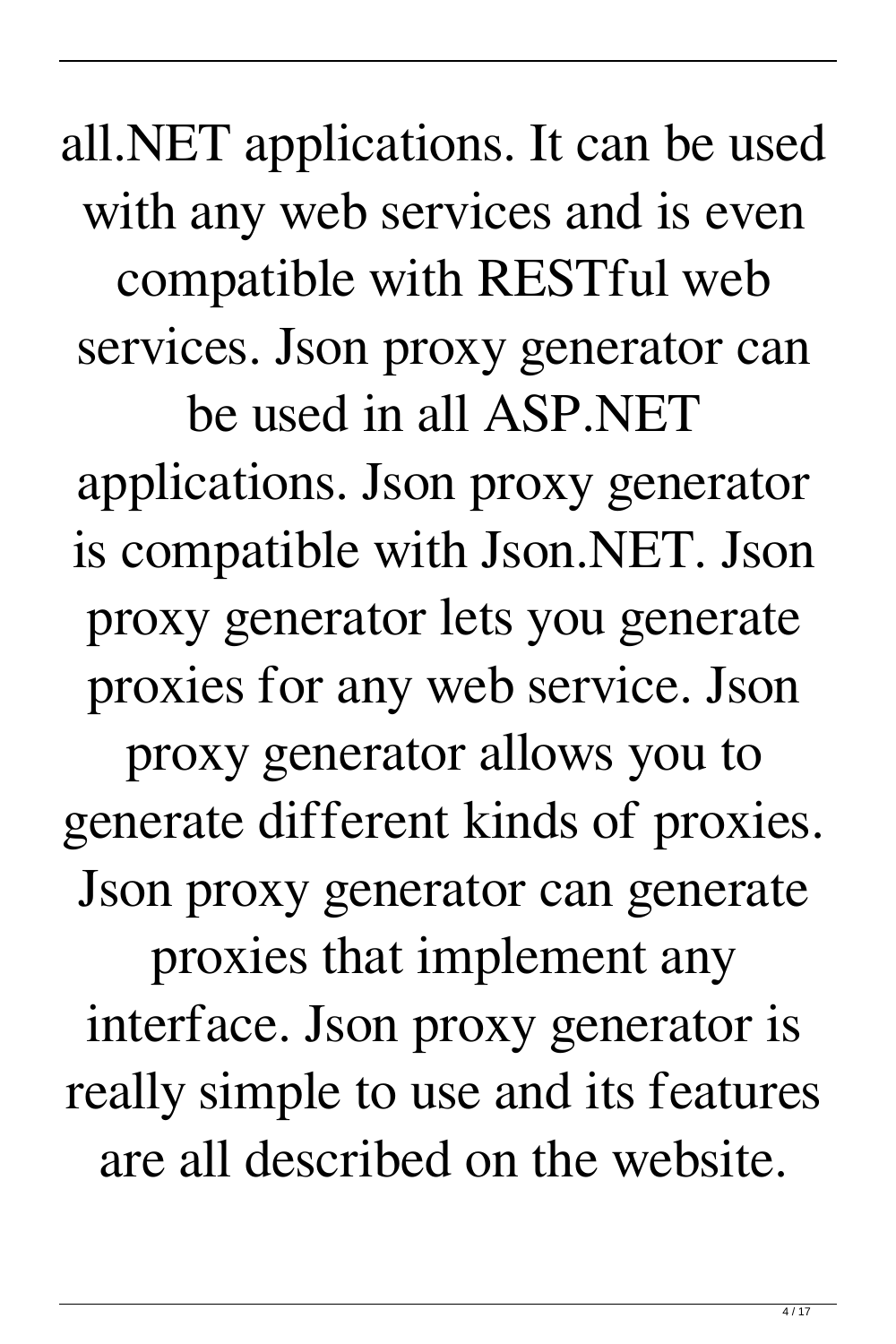Json proxy generator generates a full-fledged proxy. Json proxy generator doesn't use any external library other than JQuery. Json proxy generator does not require any username or password. Json proxy generator doesn't implement any expensive features to make your proxy generate faster. Json proxy generator is compatible with all Internet browsers. Json proxy generator is backward compatible with all versions of Internet browsers. Json proxy generator is compatible with all version of.NET. Json proxy generator is compatible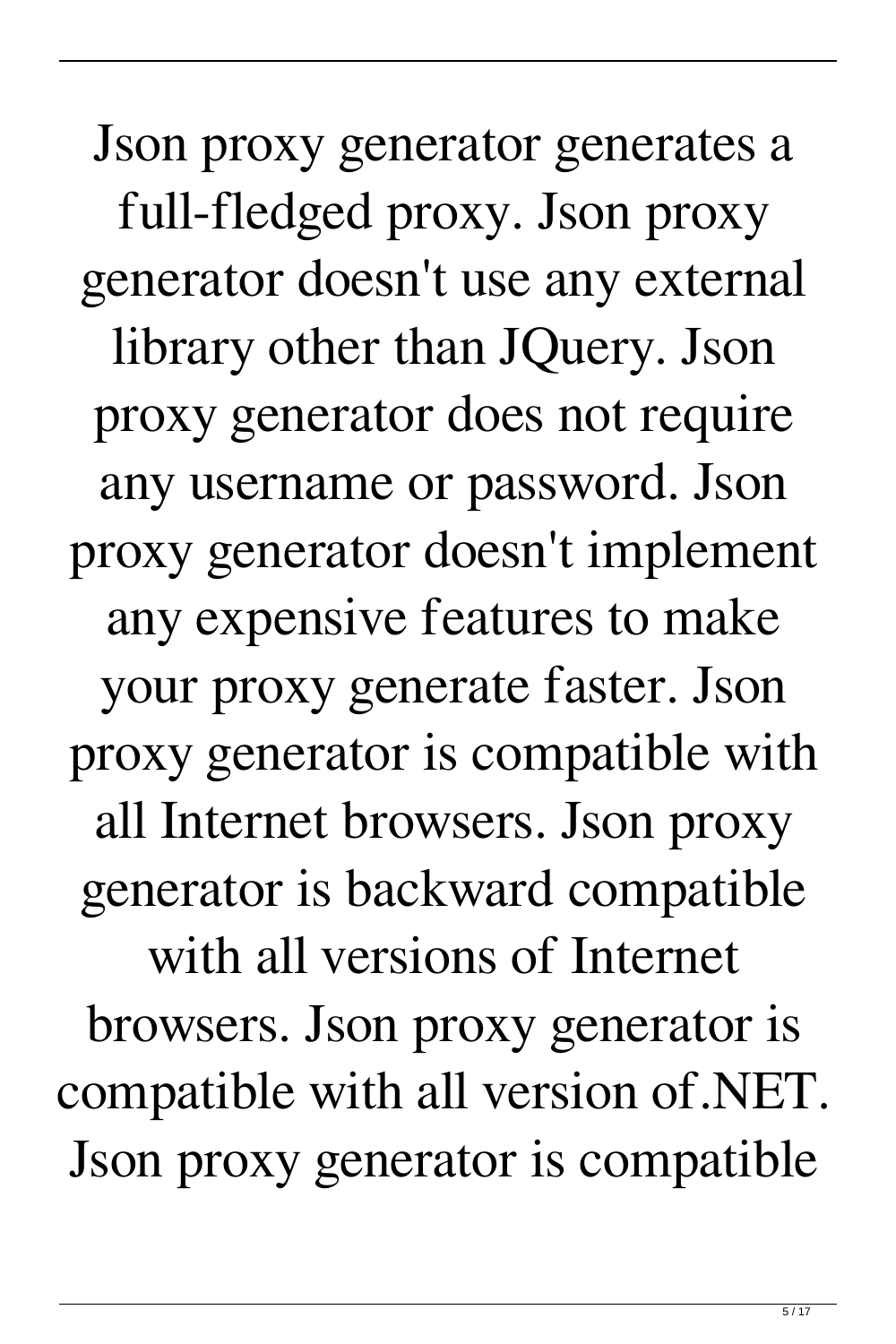with all version of Linux. Json proxy generator is compatible with all version of Macintosh. Json proxy generator supports all standard HTTP methods. Json proxy generator supports basic and digest authentication. Json proxy generator does not require a certificate. Json proxy generator requires a web browser. Json proxy generator is compatible with all versions of.NET. Json proxy generator is compatible with all versions of Internet Explorer. Json proxy generator is compatible with all versions of Firefox. a69d392a70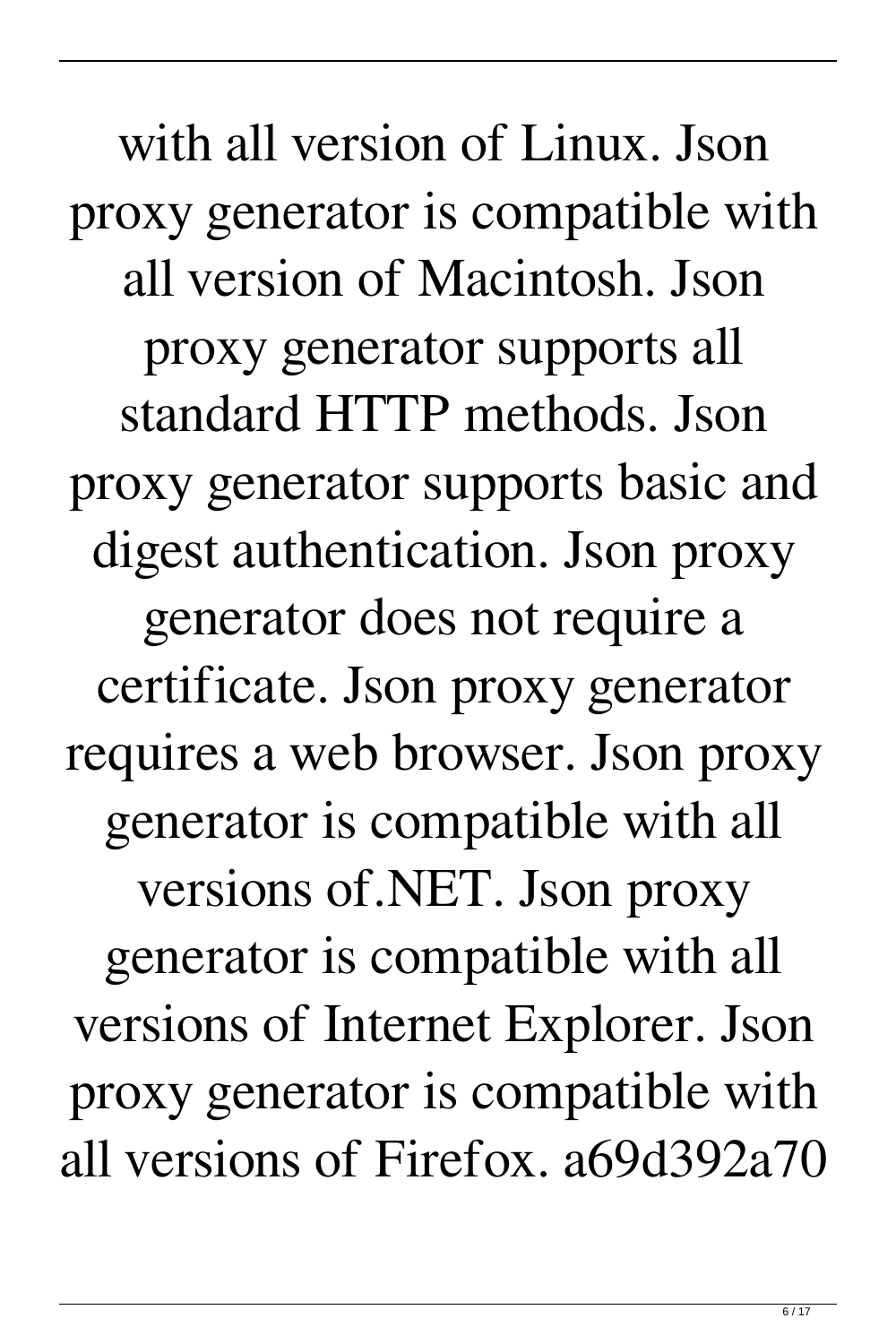Json proxy generator is a free to use software. Json proxy generator Features: Generate a JavaScript proxy from a web service Automatic module name (MyProxy.cshtml) generation Generate a proxy classes Automatic Web Service invocation Generate Javascript proxy classes from REST (web service) Generate Javascript proxy classes from Json file Usage: Json proxy generator features: Download Copy complete working project. Include the required library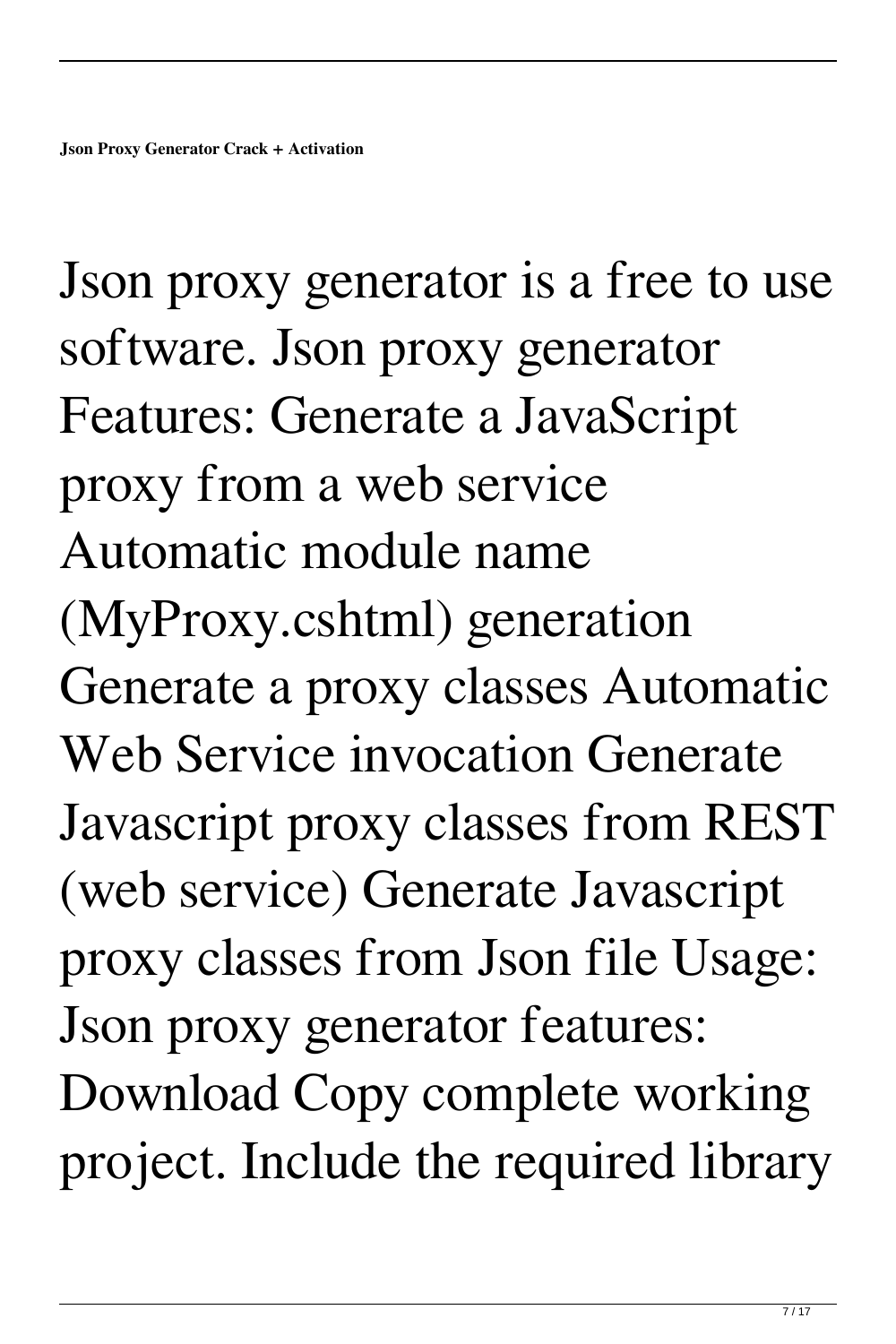in the root of the project. Add appropriate meta data for any generated class/source file. To invoke the service: Go to the sources and compile with gmcs. When the service is called, the class will be instantiated and registered on the global namespace (MyProxy). The proxy can be referred to in the sources through type MyProxy. Generate a proxy using the menu item "Add New Item". Create a proxy to the rest (RESTful) service by creating a class that implements the ProxyGeneratorBase abstract class.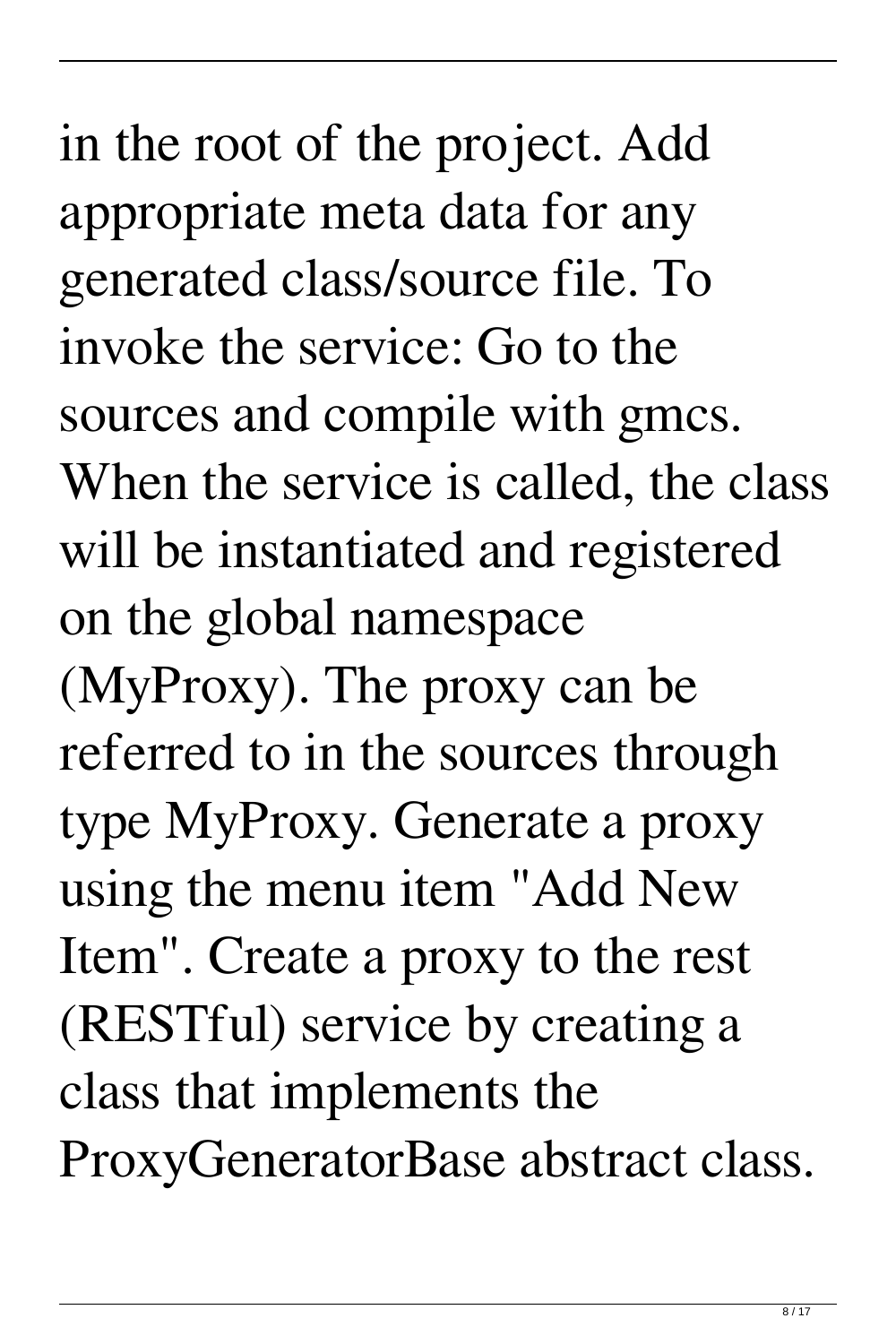Parameter: implementation or class name to be generated: Custom class name: Name to be given to the Json proxy type: Top level default namespace: Module name for generated proxy class (optional): The module name indicates a nice name for the generated proxy. Its default is MyProxy. Custom Web Service to be called: The custom web service can be a class or a method to be invoked. If its name is a string, the string will be used as the name of the service. Use TypeName, MetaDataGenerator, TypeNameResolver to reflect the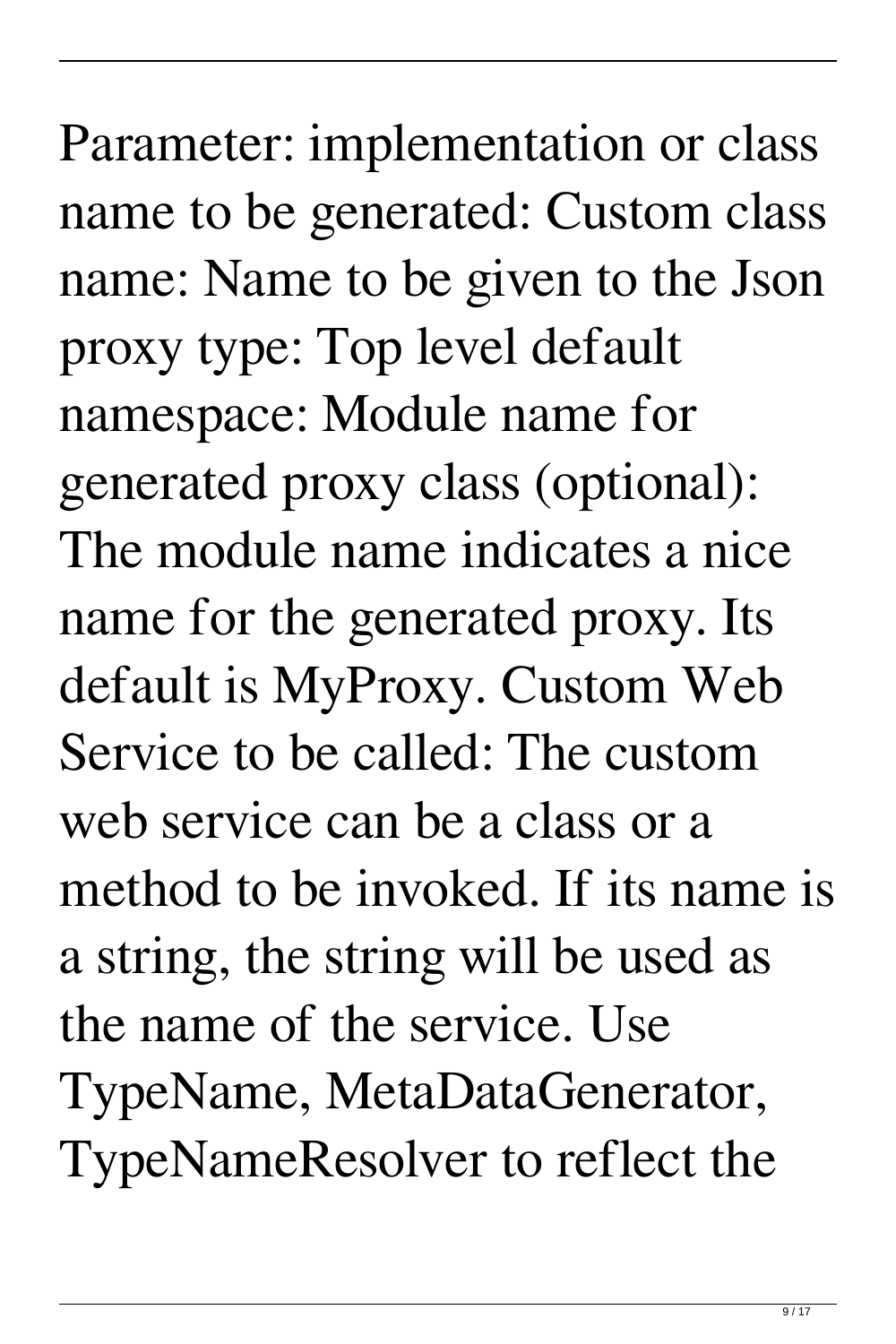service. Custom response to be returned: The custom response text is used by the "Add new item" menu to render the generated proxy. If a boolean is passed, the name of the first method is generated with this text. Only when a response is required the "Add new item" menu is enabled. Output: The javascript proxy class is generated. The web service is invoked. The generated class is registered in the global namespace (MyProxy). A response is returned. The generated javascript class is added to the MyProxy class. How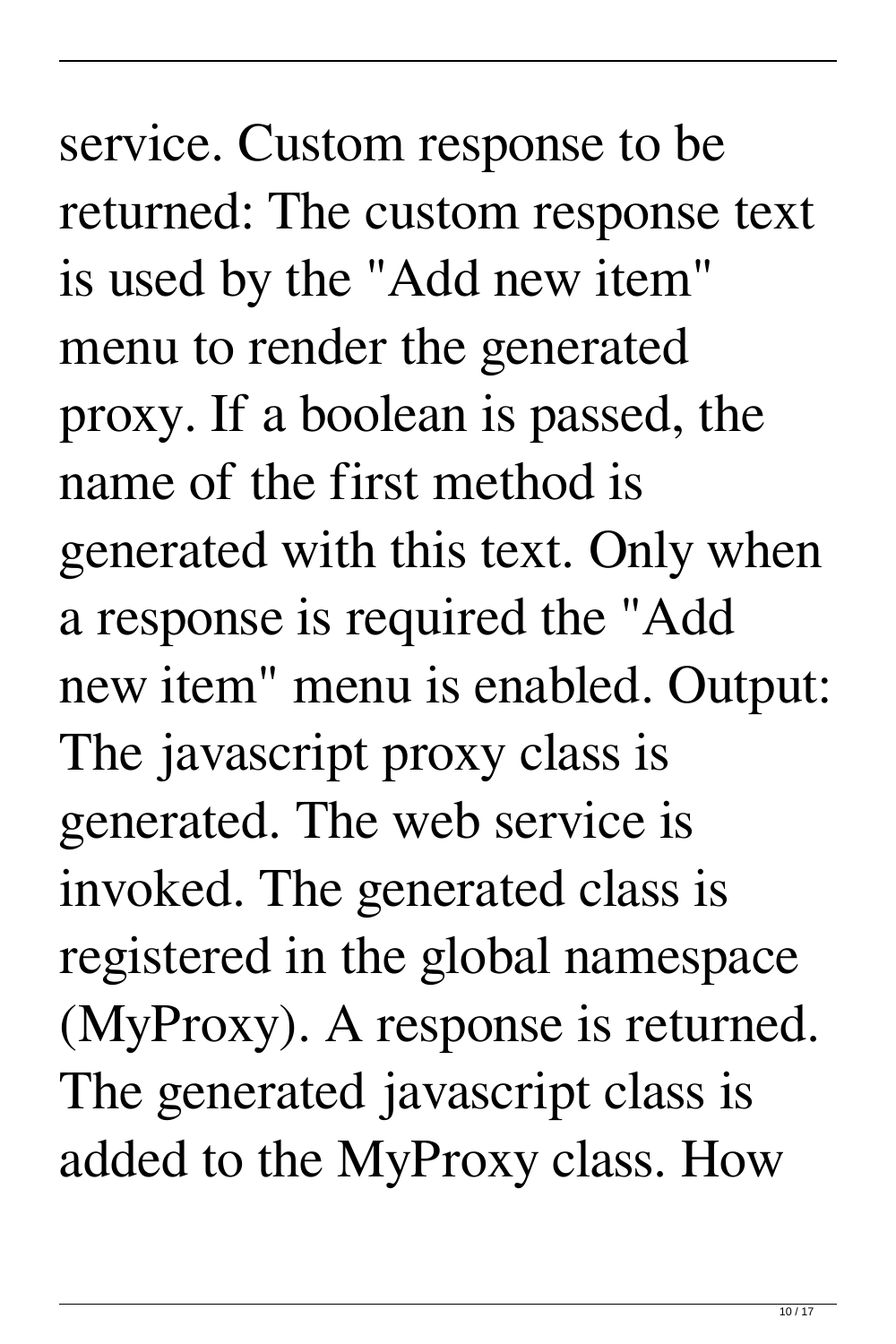## to use There are various ways to call the service: 1. In a.net (C#) class use ProxyGenerator generator = new ProxyGenerator("", "TheNameSpaceName

**What's New In Json Proxy Generator?**

This Article will demonstrate how to use the JSON serialization of Json proxy generator. Output shown in the article example assumes that there is only one service proxy per a single web service. Json proxy generator uses JQuery, Node.js,Express server, and MySQL database. Let's start by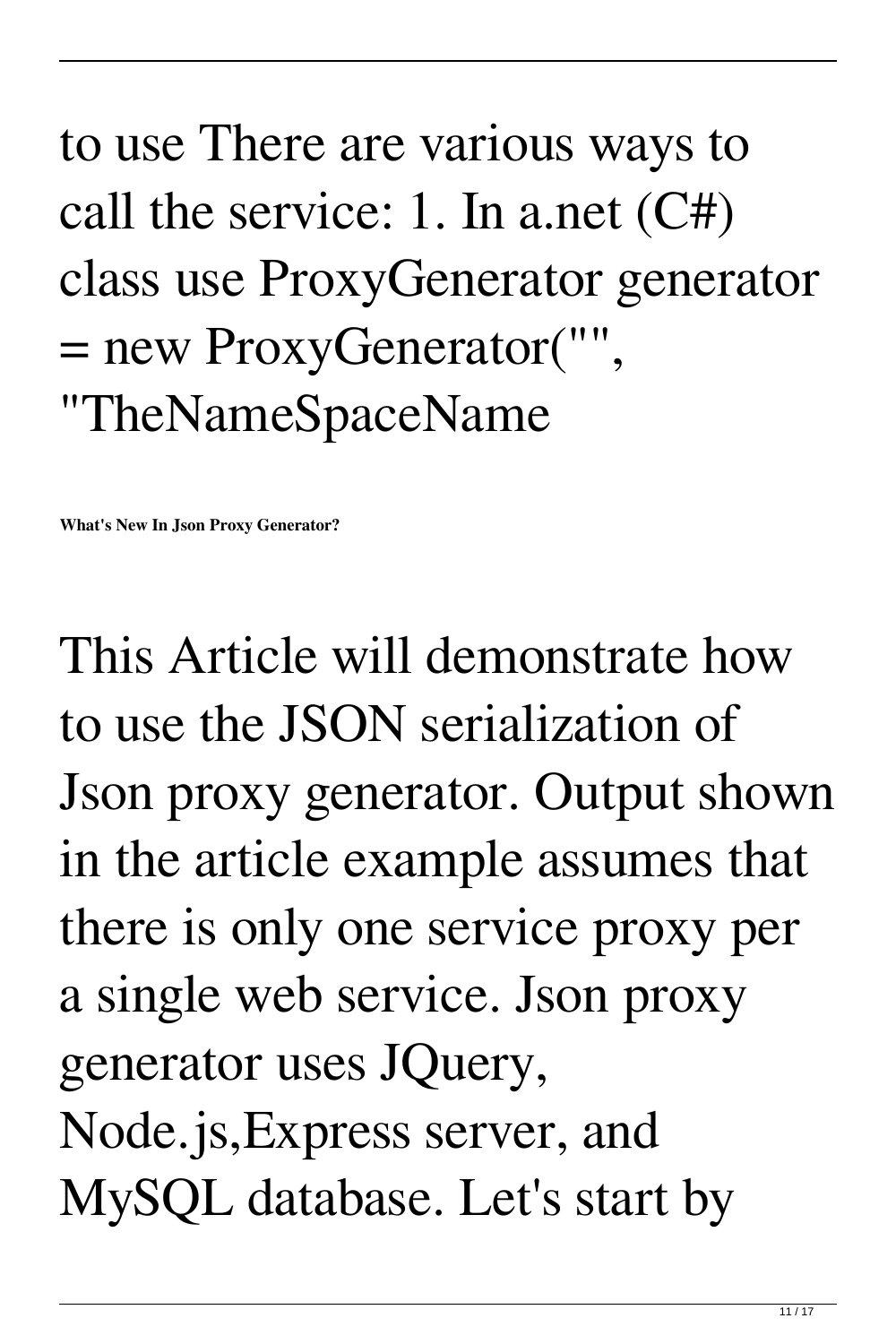downloading the Json proxy generator. Click on the Install button from here. Before starting, it is important to take the following precaution: The proxy protocol is enabled in the IIS and you should disable other protocols. Click the Enable for each protocol and select ApplicationHTTPS Now you can start JSON proxy generator. Now, after you activate all the necessary components, type the address of your web service on the Generate proxy form (shown in the article image). Output: The output in console will look like as in the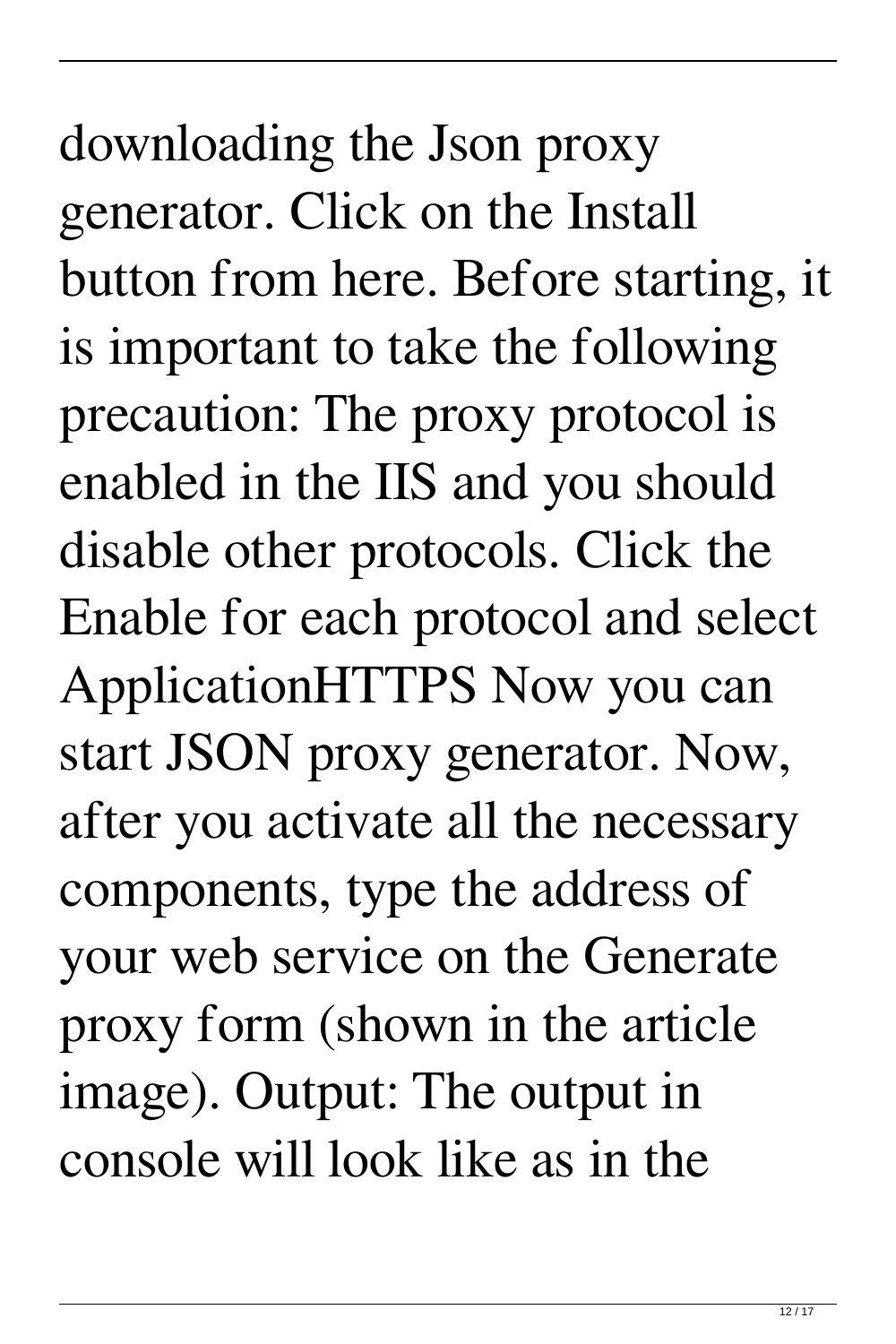image below. Sample Code: Note: IntelliJ IDEA Community Edition with Angular Support is free to download. The Angular module can be obtained here. To check out the details and download the Angular module. 2 thoughts on "Json proxy generator as a webservice proxy for MySql" Brief Description: JsonproxyGenerator can be used for two purposes, 1. Conversion of JSON to XML document 2. Reverse Conversion from XML to JSON document Json proxy generator is used to generate a JavaScript proxy with the services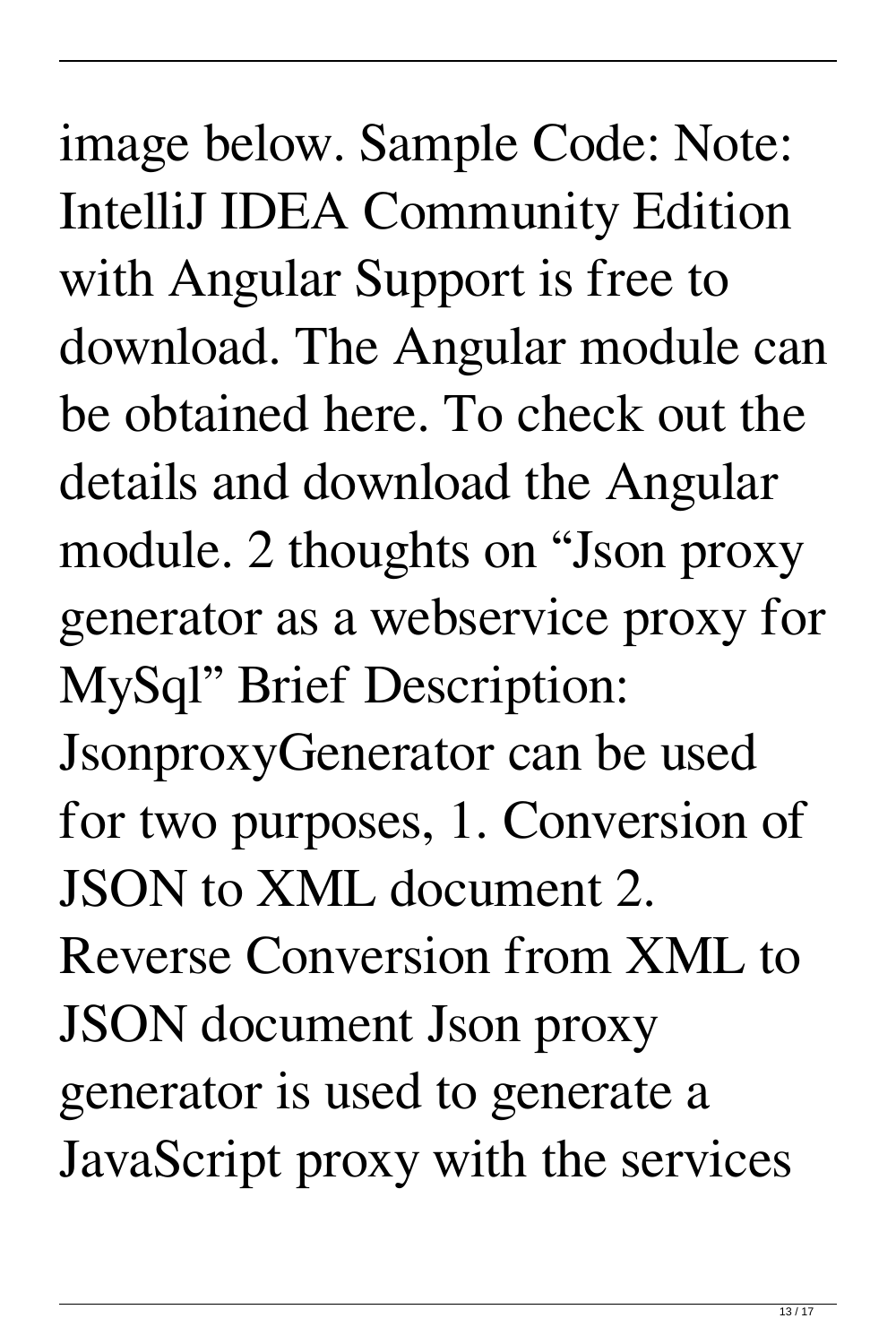provided. Json proxy generator is used to generate a JavaScript proxy which can be used to call the method of the webservices Json proxy generator converter of JSON to XML document. Json proxy generator in reverse to convert XML to JSON. Json proxy generator is a a javascript-based proxy generator. Json proxy generator aims to ease the development of client side proxy clients. The proxy client is a simplified version of the web service client. Json proxy generator is used as the proxy client. Json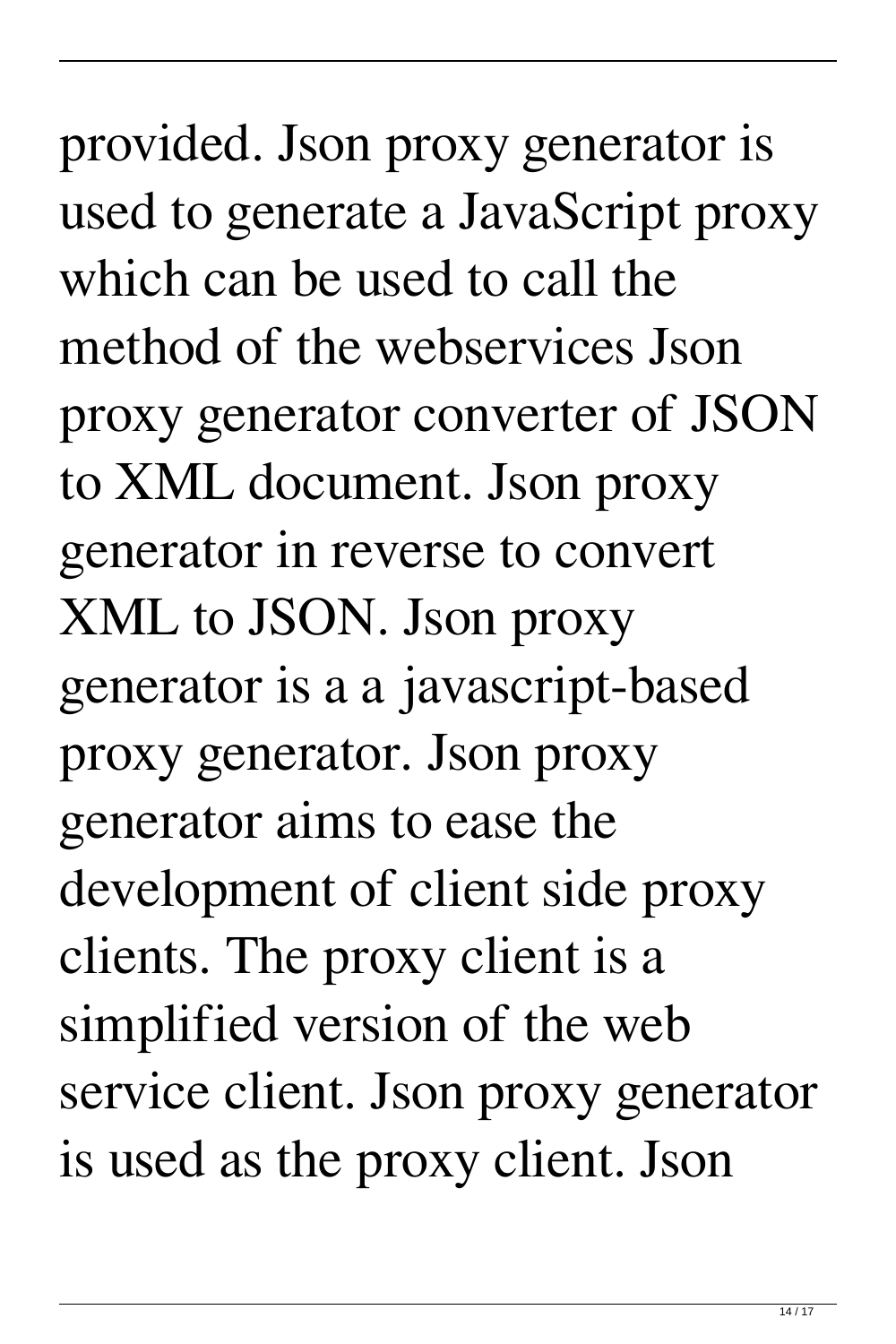proxy generator converter of JSON to XML document. Json proxy generator in reverse to convert XML to JSON. Json proxy generator is a a javascript-based proxy generator. Json proxy generator aims to ease the development of client side proxy clients. The proxy client is a simplified version of the web service client. Json proxy generator is used as the proxy client. JavaScript-based proxies are flexible and simple to create.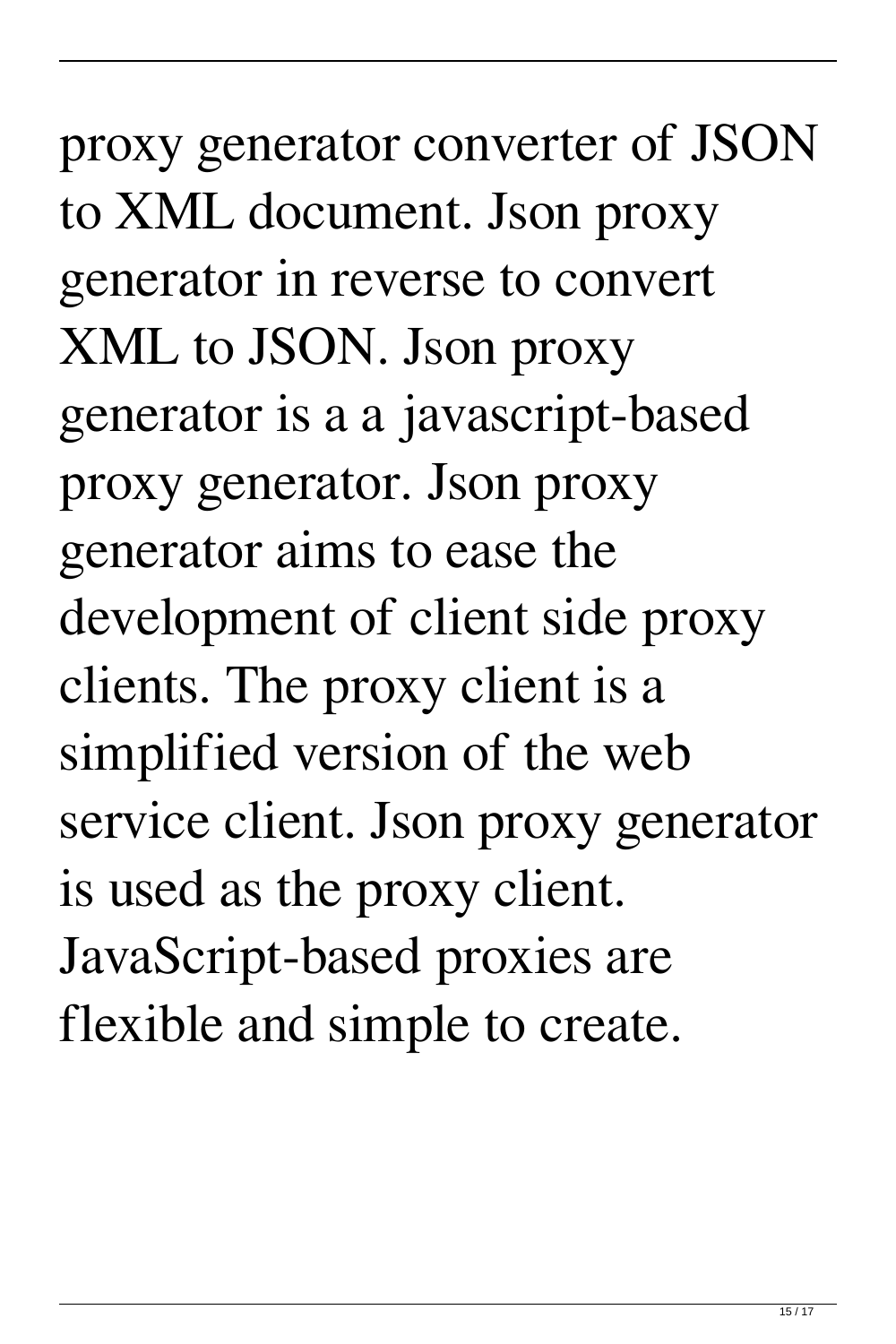**System Requirements For Json Proxy Generator:**

OS: Windows 7/Windows 8.1/Windows 10 64 bit Processor: Intel Core 2 Duo 3.0GHz or AMD Phenom II X3 Memory: 3GB RAM Graphics: NVIDIA Geforce GTX 660/AMD Radeon HD 7870 Hard Drive: 30 GB available space Minimum requirement is a 2.0 GHz processor with a GTX660/HD7870 graphics card with a 1 GB RAM, and a 30 GB available space. You can set the parameters by yourselves if you have the need